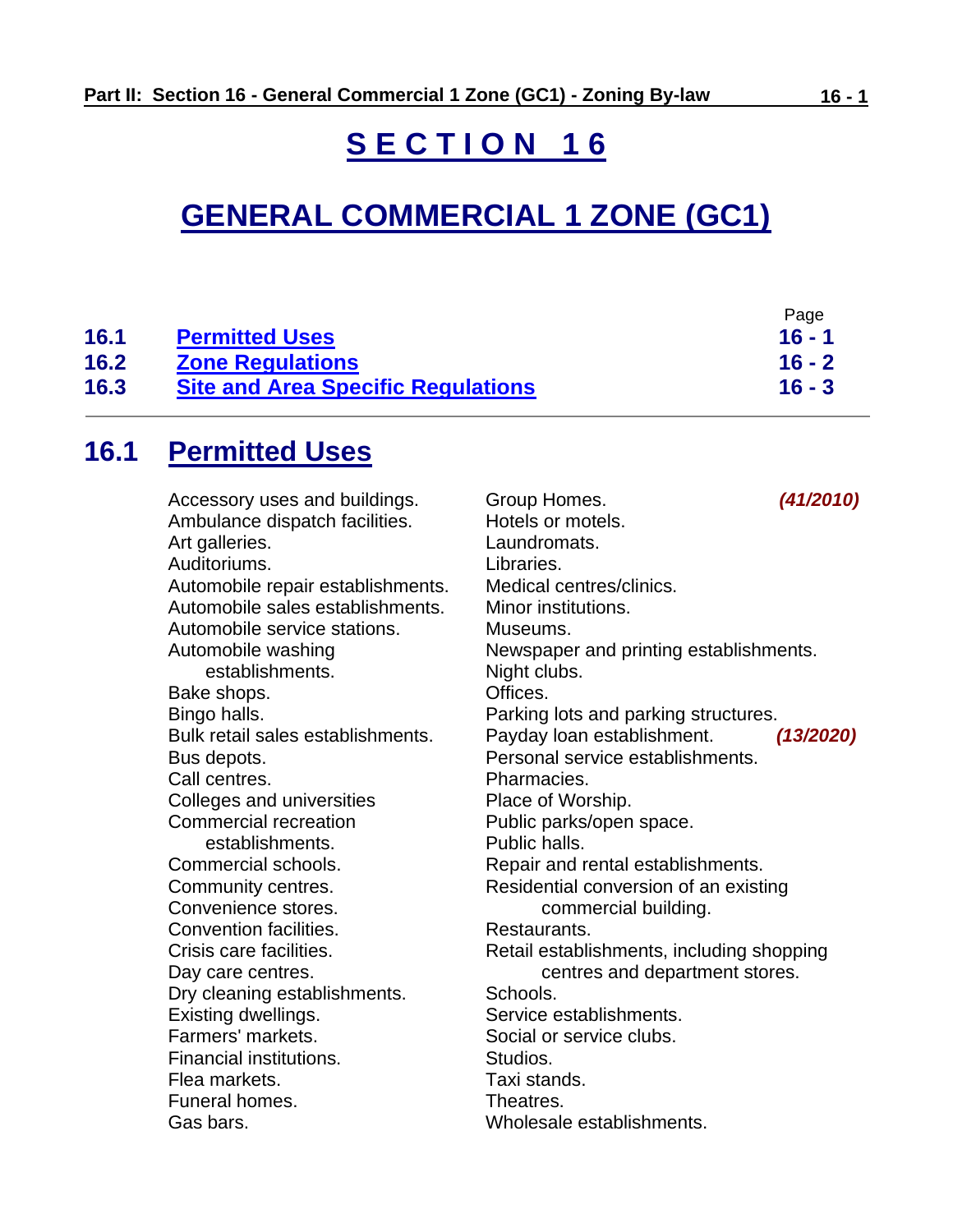## **16.2 Zone Regulations**

## **16.2.1 All Uses Permitted in Subsection 16.1 with the Exception of Automobile Service Stations, Gas Bars, Existing Dwellings, Residential Conversion of an Existing Commercial Building and Group Homes** *(41/2010)*

| (1) | Lot Area:                        | (minimum) | 460m <sup>2</sup>                                                                                                              |
|-----|----------------------------------|-----------|--------------------------------------------------------------------------------------------------------------------------------|
| (2) | Lot Frontage:                    | (minimum) | 12m                                                                                                                            |
| (3) | Front Yard Depth:                | (minimum) | 3m                                                                                                                             |
| (4) | Side Yard Widths:                | (minimum) | <b>3m</b> (each side) except where the<br>side yard abuts a Residential Zone<br>a minimum side yard of 5m shall<br>be provided |
| (5) | Rear Yard Depth:                 | (minimum) | 7.5 <sub>m</sub>                                                                                                               |
| (6) | Lot Coverage:                    | (maximum) | 50%                                                                                                                            |
| (7) | Height:                          | (maximum) | 10 <sub>m</sub>                                                                                                                |
| (8) | Landscaped Open Space: (minimum) |           | 10%                                                                                                                            |
| (9) | Landscaped Strips:               | (minimum) | <b>3m</b> adjacent to a Residential Zone                                                                                       |

## **16.2.2 Automobile Service Stations and Gas Bars**

(1) The regulations set out in Section 15.2.2 shall apply.

## **16.2.3 Existing Dwellings**

(1) The regulations set out in Section 7.2.1 shall apply.

## **16.2.4 Residential Conversion of an Existing Commercial Building**

(1) The regulations set out in Section 14.2.2 shall apply.

## **16.2.5 Group Homes**

(1) The regulations set out in [Section 3.16](ZB_Sec_03_General_Regulations.doc#GR_3_16_Group_Homes) shall apply.

*(41/2010)*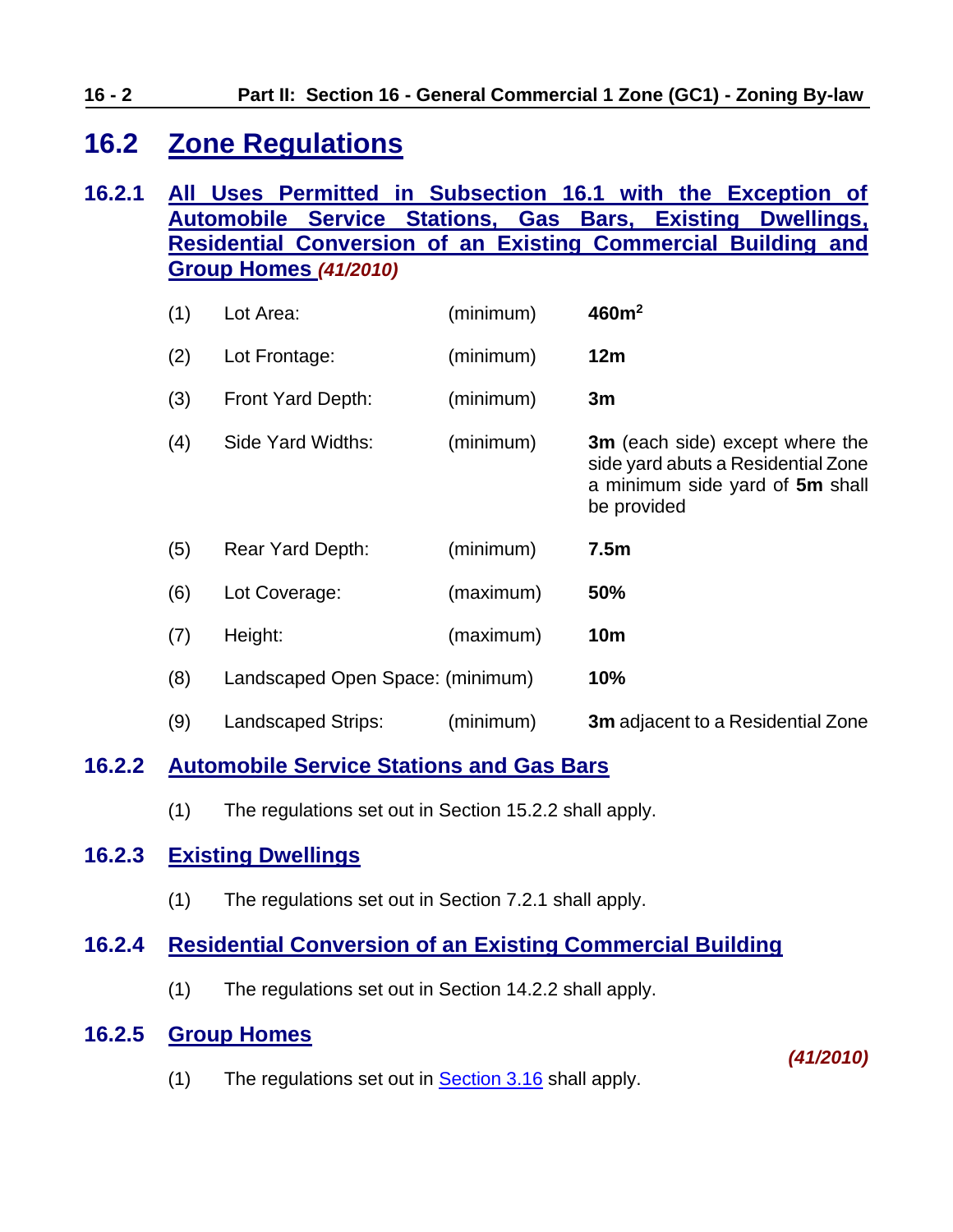## <span id="page-2-0"></span>**16.3 Site and Area Specific Regulations**

**The following site and area specific zones shall be subject to the preceding permitted uses and zone regulations except where those permitted uses and regulations are varied by the provisions of these site and area specific zones**.

|       | Page     |       | Page     |               | Page     |
|-------|----------|-------|----------|---------------|----------|
| GC1-1 | $16 - 3$ | GC1-5 | $16 - 4$ | GC1-9         | $16 - 6$ |
| GC1-2 | $16 - 3$ | GC1-6 | $16 - 5$ | GC1-10        | $16 - 7$ |
| GC1-3 | $16 - 4$ | GC1-7 | $16 - 5$ | <b>GC1-11</b> | $16 - 8$ |
| GC1-4 | $16 - 4$ | GC1-8 | $16 - 5$ |               |          |

- <span id="page-2-1"></span>**16.3.1 GC1 -1** (See Zoning Map Part 38)
- **16.3.1.1 Permitted Uses**
	- (1) May be used for an automobile sales lot.

|  | <b>16.3.1.2 Site Zone Regulations</b> |
|--|---------------------------------------|
|--|---------------------------------------|

(1) Side Yard Width: (minimum) the existing building shall maintain a **1.2m** west side yard setback

# <span id="page-2-2"></span>**16.3.2 GC1-2** (See Zoning Map Part 69)

#### **16.3.2.1 Site Zone Regulations**

| (1) | Side Yard Width:   | (minimum) | <b>3m</b> on the west side         |
|-----|--------------------|-----------|------------------------------------|
| (2) | Landscaped Strips: | (minimum) | <b>1m</b> along east property line |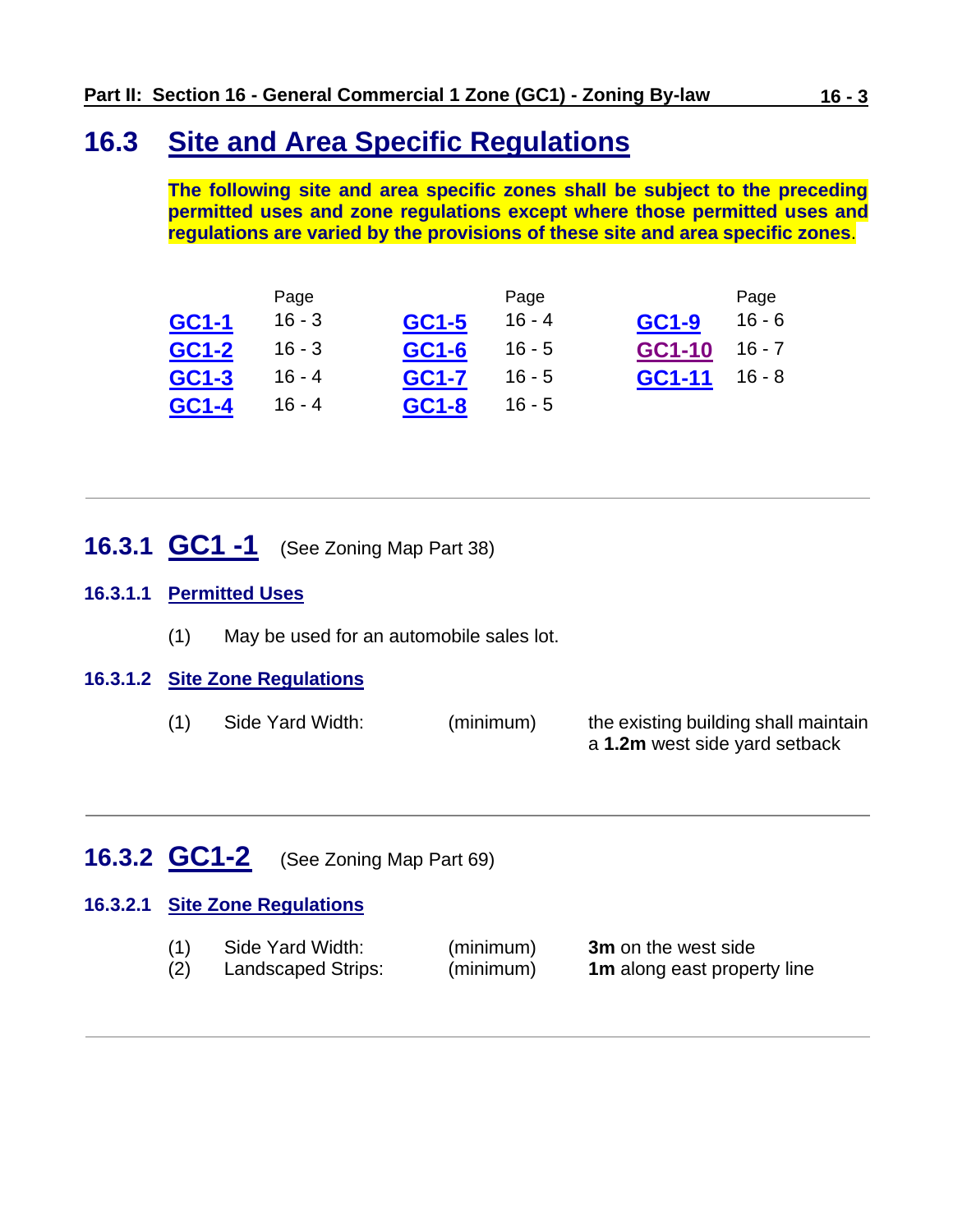## **16 - 4 Part II: Section 16 - General Commercial 1 Zone (GC1) - Zoning By-law**

## <span id="page-3-1"></span>**16.3.3 GC1-3** (See Zoning Map Part 69)

## **16.3.3.1 Site Zone Regulations**

| (1) | Front Yard Depth:                               | (minimum) | existing front yard setback shall be<br>maintained                                                                                                                         |
|-----|-------------------------------------------------|-----------|----------------------------------------------------------------------------------------------------------------------------------------------------------------------------|
| (2) | <b>Special Landscaped</b><br><b>Regulations</b> | (minimum) | an evergreen hedge, 1.5m in<br>height shall be provided along the<br>west property line from the south<br>property line to a point, 6m from<br><b>Devine Street</b>        |
| (3) | <b>Building Character:</b>                      | (minimum) | any building on the lot shall be<br>residential in general appearance                                                                                                      |
| (4) | Lighting:                                       | (minimum) | any exterior lighting of the building<br>or parking area shall be of a non-<br>glare nature and directed away<br>residential<br>adjacent<br>from<br>properties and streets |

## <span id="page-3-2"></span>**16.3.4 GC1-4** (See Zoning Map Part 69)

#### **16.3.4.1 Permitted Uses**

(1) May be used for an automobile sales lot but shall not be used for a restaurant, a night club, or any retail commercial use in the nature of a variety or convenience store.

## <span id="page-3-0"></span>**16.3.5 GC1-5** (See Zoning Map Part 58)

#### **16.3.5.1 Permitted Uses**

(1) An existing contractors yard or shop "Class A" and a single family dwelling only.

#### **16.3.5.2 Site Zone Regulations**

| (1) | Setbacks:               | (minimum) | as existed on the date of passing<br>of this By-law |
|-----|-------------------------|-----------|-----------------------------------------------------|
| (2) | Height:                 | (maximum) | as existed on the date of passing<br>of this By-law |
| (3) | <b>Outdoor Storage:</b> | (maximum) | no outside storage of materials or<br>equipment     |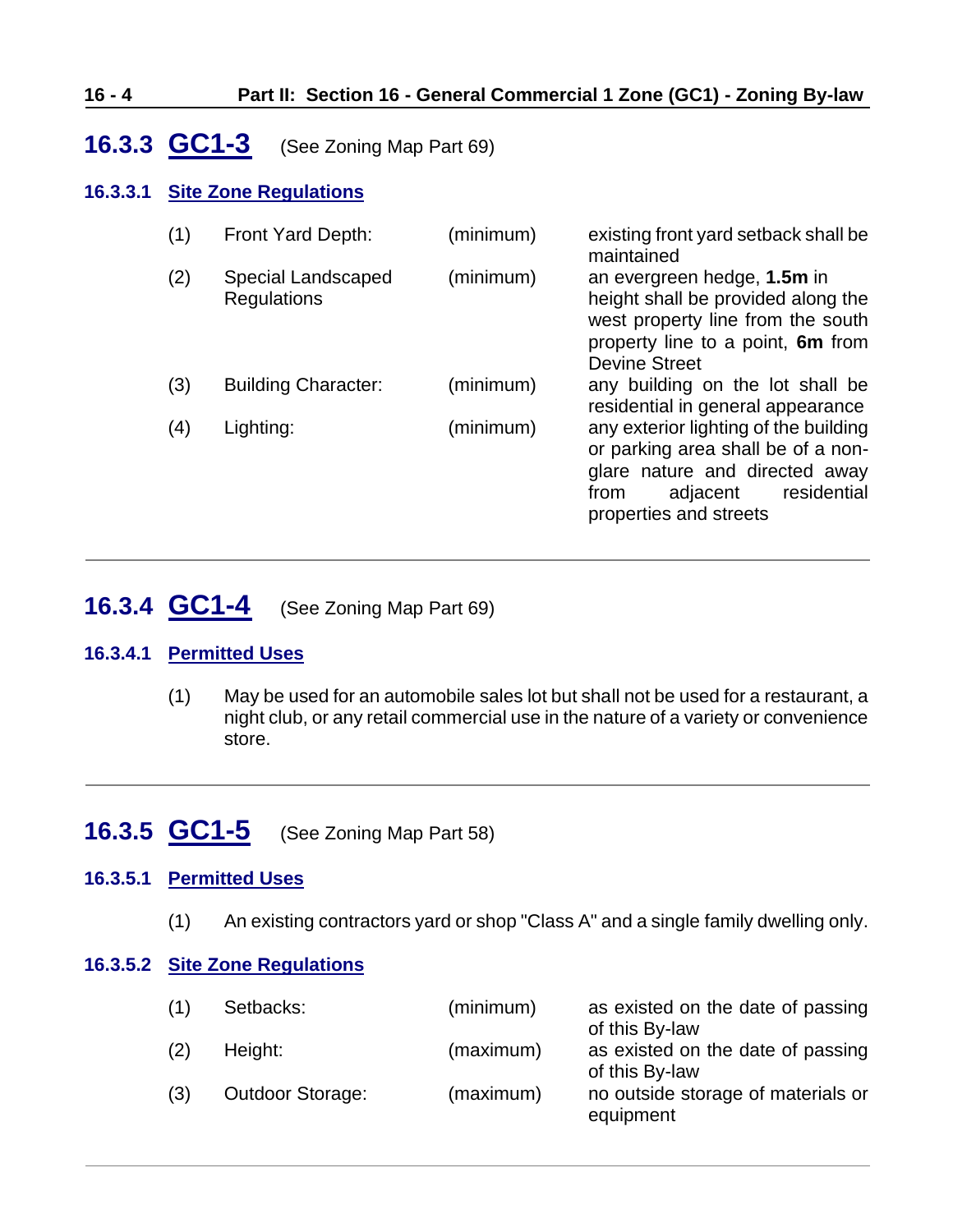## <span id="page-4-0"></span>**16.3.6 GC1-6** (See Zoning Map Part 54)

## **16.3.6.1 Permitted Uses**

(1) Parking lot.

## **16.3.6.2 Site Zone Regulations**

| (1) | <b>Buffer Extension:</b>                      | (maximum) | no buffer strip is required along the<br>north and south property lines. |
|-----|-----------------------------------------------|-----------|--------------------------------------------------------------------------|
| (2) | Landscaped Open Space (minimum)<br>Exemption: |           | no landscaped open space is<br>required                                  |

## <span id="page-4-1"></span>**16.3.7 GC1-7** (See Zoning Map Part 54)

## **16.3.7.1 Permitted Uses**

(1) As set out in [Section 16.1.](#page-0-0)

#### **16.3.7.2 Site Zone Regulations**

| (1)        | Setbacks:                                       | (minimum) | - north side 2m<br>east side 0m                                                                        |
|------------|-------------------------------------------------|-----------|--------------------------------------------------------------------------------------------------------|
| (2)        | Parking:                                        | (minimum) | spaces, with parking being<br>7<br>permitted within the front and side<br>yard setback from the street |
| (3)<br>(4) | <b>Buffer Strip:</b><br><b>Garbage Storage:</b> | (minimum) | 2m adjacent to the north lot line<br>no storage of garbage outside the<br>building                     |

## <span id="page-4-2"></span>**16.3.8 GC1-8** (See Zoning Map Part 29)

## **16.3.8.1 Permitted Uses**

(1) May be used for an automotive transmission repair shop.

## **16.3.8.2 Site Zone Regulations - Transmission Repair Shop**

| (1) | Lot Frontage:                    | (minimum) | 37.2m |
|-----|----------------------------------|-----------|-------|
| (2) | Landeraned Onen Snare: (minimum) |           | 20%   |

(2) Landscaped Open Space: (minimum) **20%**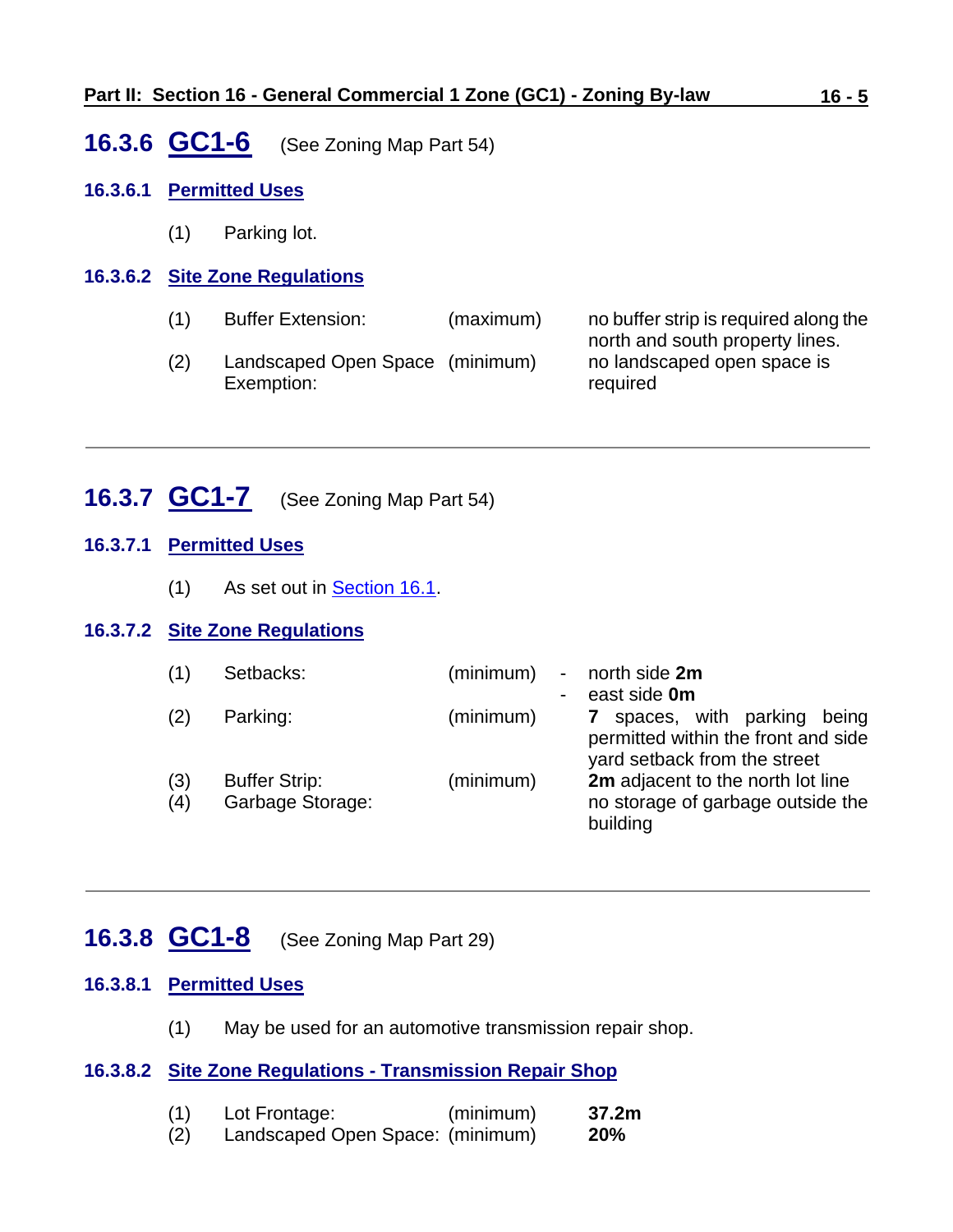| $16 - 6$ |            | Part II: Section 16 - General Commercial 1 Zone (GC1) - Zoning By-law |                        |                                                                                                                                                                                                                    |  |  |
|----------|------------|-----------------------------------------------------------------------|------------------------|--------------------------------------------------------------------------------------------------------------------------------------------------------------------------------------------------------------------|--|--|
|          | (3)        | Setbacks:                                                             |                        | north side<br>0m<br>south side<br>8m<br>east side<br>0 <sub>m</sub><br>281m<br>west side<br>except that the existing garage<br>located on the west side of the lot<br>which may have a west side yard<br>of $2.9m$ |  |  |
|          | (4)        | <b>Building Restrictions:</b>                                         | (minimum)              | the existing garage shall not be<br>enlarged                                                                                                                                                                       |  |  |
|          | (5)<br>(6) | Parking:<br><b>Outdoor Storage:</b>                                   | (minimum)<br>(minimum) | 1 per 20m <sup>2</sup> of gross floor area<br>no outdoor storage of vehicles,<br>automotive<br>materials,<br>parts,<br>supplies or equipment is permitted                                                          |  |  |

## <span id="page-5-0"></span>**16.3.9 GC1-9** (See Zoning Map Part 24)

## **16.3.9.1 Permitted Uses**

- (1) Accessory uses and buildings.
- (2) Ambulance dispatch facilities.
- (3) Art galleries.
- (4) Automobile washing establishments.
- Bake shops.
- (6) Bingo halls.
- (7) Call centres.
- (8) Colleges and universities.
- (9) Commercial recreation establishments.
- (10) Commercial schools.
- (11) Community centres.
- (12) Convenience stores.
- (13) Day care centres.
- (14) Dry cleaning establishments.
- (15) Farmers' markets.
- (16) Financial Institutions.
- (17) Flea markets.
- (18) Funeral homes.
- (19) Home for the aged *(94/2007)*
- (20) Laundromats.
- (21) Libraries.
- (22) Medical centres/clinics.
- (23) Minor institutions.
- (24) Museums.
- (25) Newspaper and printing establishments.

*(107/2004)*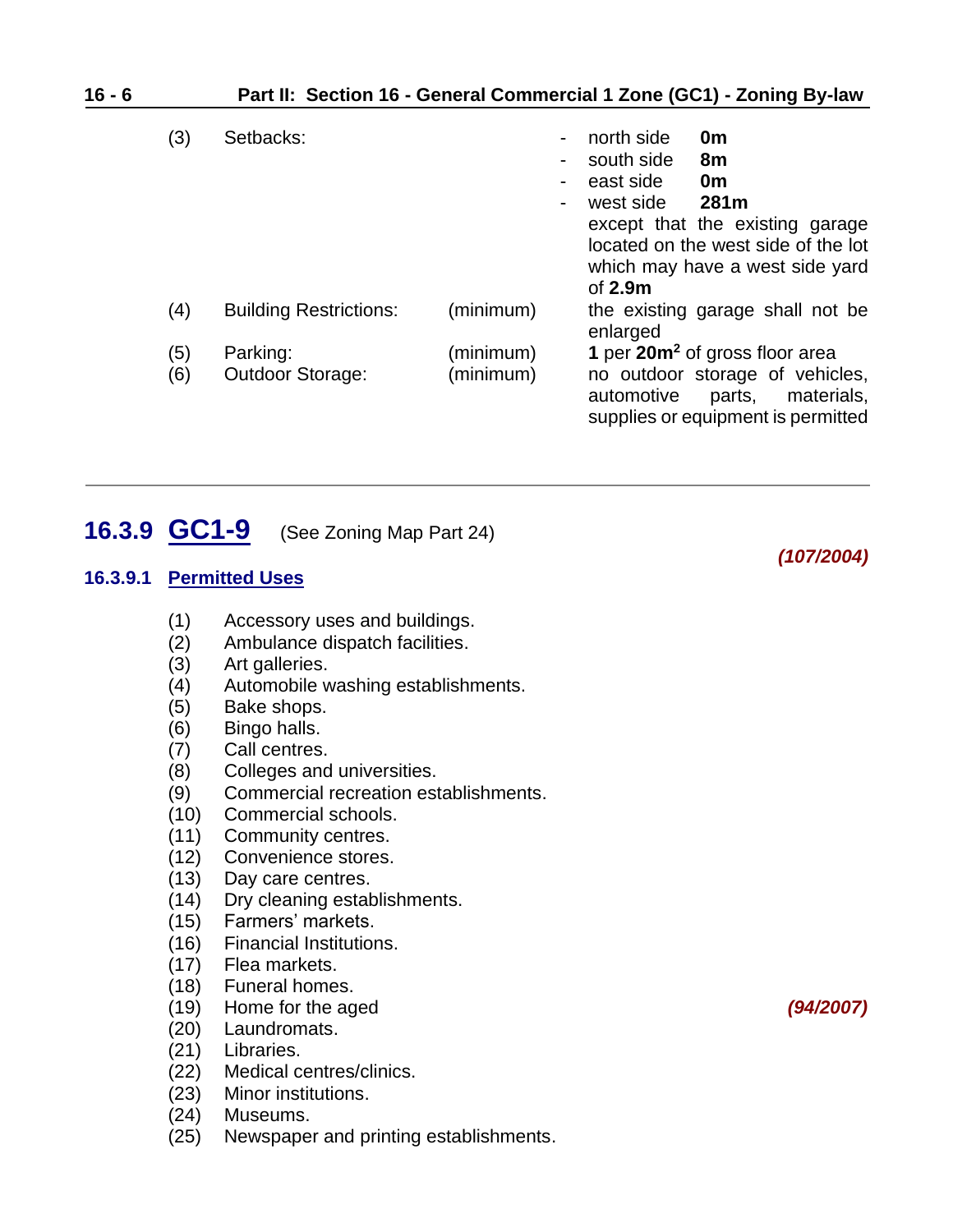- (26) Nursing home *(94/2007)*
- (27) Offices.
- (28) Personal service establishments.
- (29) Pharmacies.
- (30) Place of Worship.
- (31) Public halls.
- (32) Repair and rental establishments.
- (33) Restaurants.
- (34) Retail establishments, including shopping centers but excluding department stores.
- (35) Retirement home *(94/2007)*
- (36) Schools
- (37) Service establishments.
- (38) Social or service clubs.
- (39) Studios.
- (40) Theatres.

#### **16.3.9.2 Site Zone Regulations**

- (2) The maximum site density for residential rooms in a Retirement Home shall be limited to **74** rooms per **hectare** (30 rooms per acre)
- (3) The maximum site density for residential beds in a Home for the Aged or Nursing Home shall be limited to **148** beds per **hectare** (60 beds per acre)
- (4) The minimum landscaped open space requirement for a Home for the Aged, a Nursing Home or a Retirement Home shall be **20%**.
- $(5)$  All other regulations shall be as set out in **Section 16.2.1**.

## <span id="page-6-0"></span>**16.3.10GC1-10** (See Zoning Map Part 24)

#### **16.3.10.1 Permitted Uses**

- (1) A gas bar.
- (2) A restaurant.
- (3) A convenience store.
- (4) Automobile washing establishment, which may include facilities for washing dogs, but shall not include the sale of fuels to motor vehicles. *(86/2018)*

## **16.3.10.2 Site Zone Regulations**

- (1) The regulations as set out in Section 15.2.2 shall apply to a Gas Bar use.
- (2) The regulations as set out in Section 16.2.1 shall apply to all other uses.

*(94/2007)*

## *(147/2008)*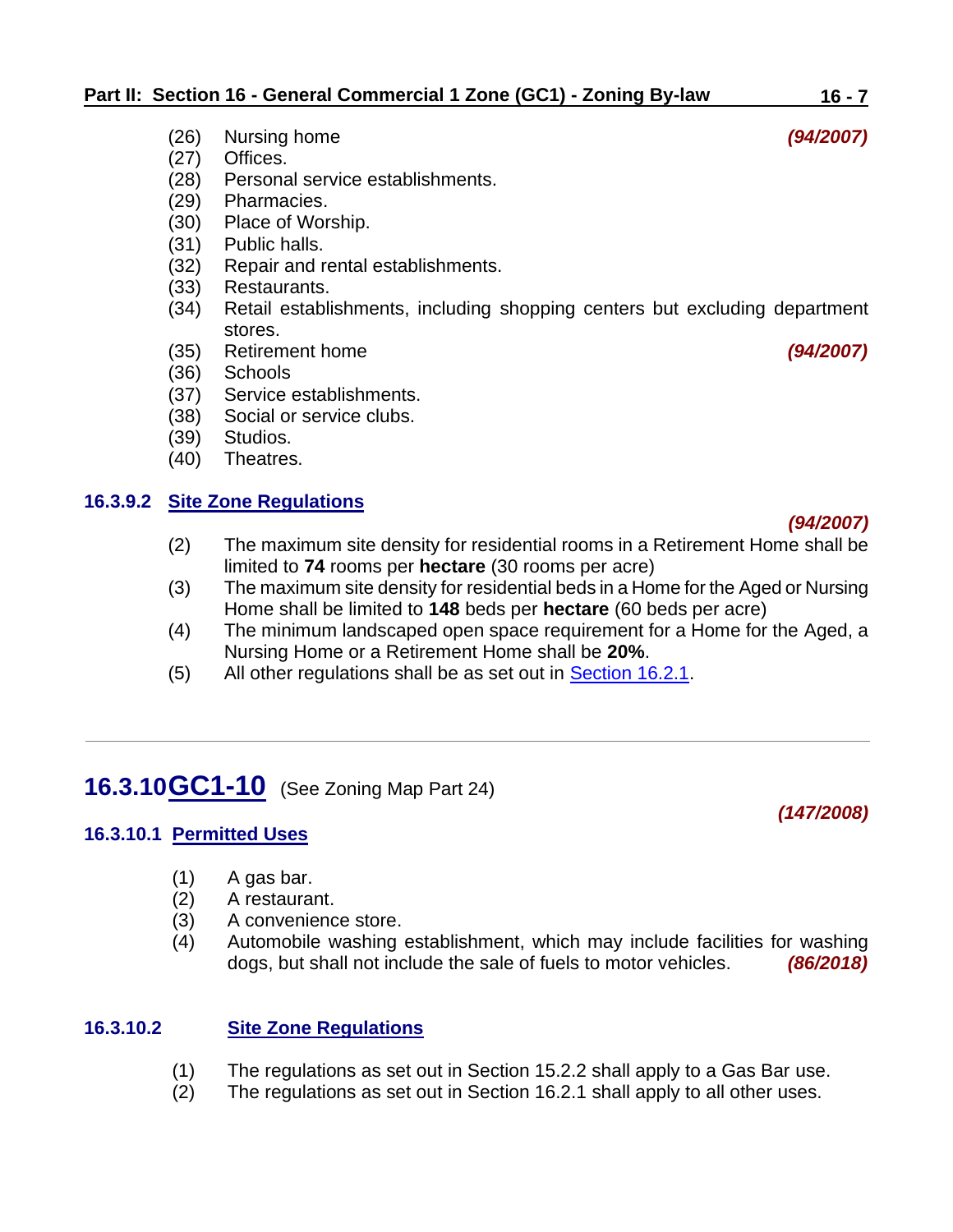## **16 - 8 Part II: Section 16 - General Commercial 1 Zone (GC1) - Zoning By-law**

## **16.3.10.3 Site Zone Regulations – Drive Through Service Facility** *(86/2018)*

- (1) Notwithstanding subsection 3.9 (1) and (2) a drive through service facility and associated stacking lane as defined herein may be permitted and shall be set back a minimum distance 4.0m from any lot line.
- <span id="page-7-0"></span>(2) All other regulations as set out in Section 3.9 shall apply.

## **16.3.11GC1-11** (See Zoning Map Part 43 and 54)

## **16.3.11.1 Permitted Uses**

*(60/2018)*

- (1) Accessory uses and buildings
- (2) Apartment dwellings
- (3) Bake shops
- (4) Churches
- (5) Colleges and universities
- (6) Commercial recreation establishments
- (7) Commercial schools
- (8) Community centres
- (9) Convenience stores
- (10) Crisis care facilities
- (11) Say care centres
- (12) Financial institutions
- (13) Group homes
- (14) Libraries
- (15) Long term care facilities
- (16) Medical centres/clinics
- (17) Minor institutions
- (18) Multiple use apartment dwellings
- (19) Museums
- (20) Nursing homes
- (21) Offices
- (22) Personal service establishments
- (23) Pharmacies
- (24) Public Halls
- (25) Residential care facilities
- (26) Residential conversion of an existing commercial building
- (27) Restaurants
- (28) Retirement homes
- (29) Retail establishments
- (30) Schools
- (31) Social or service clubs
- (32) Studios

#### **16.3.11.2 Permitted Use Restrictions**

(1) Restaurants, retail and personal service establishment uses on the former